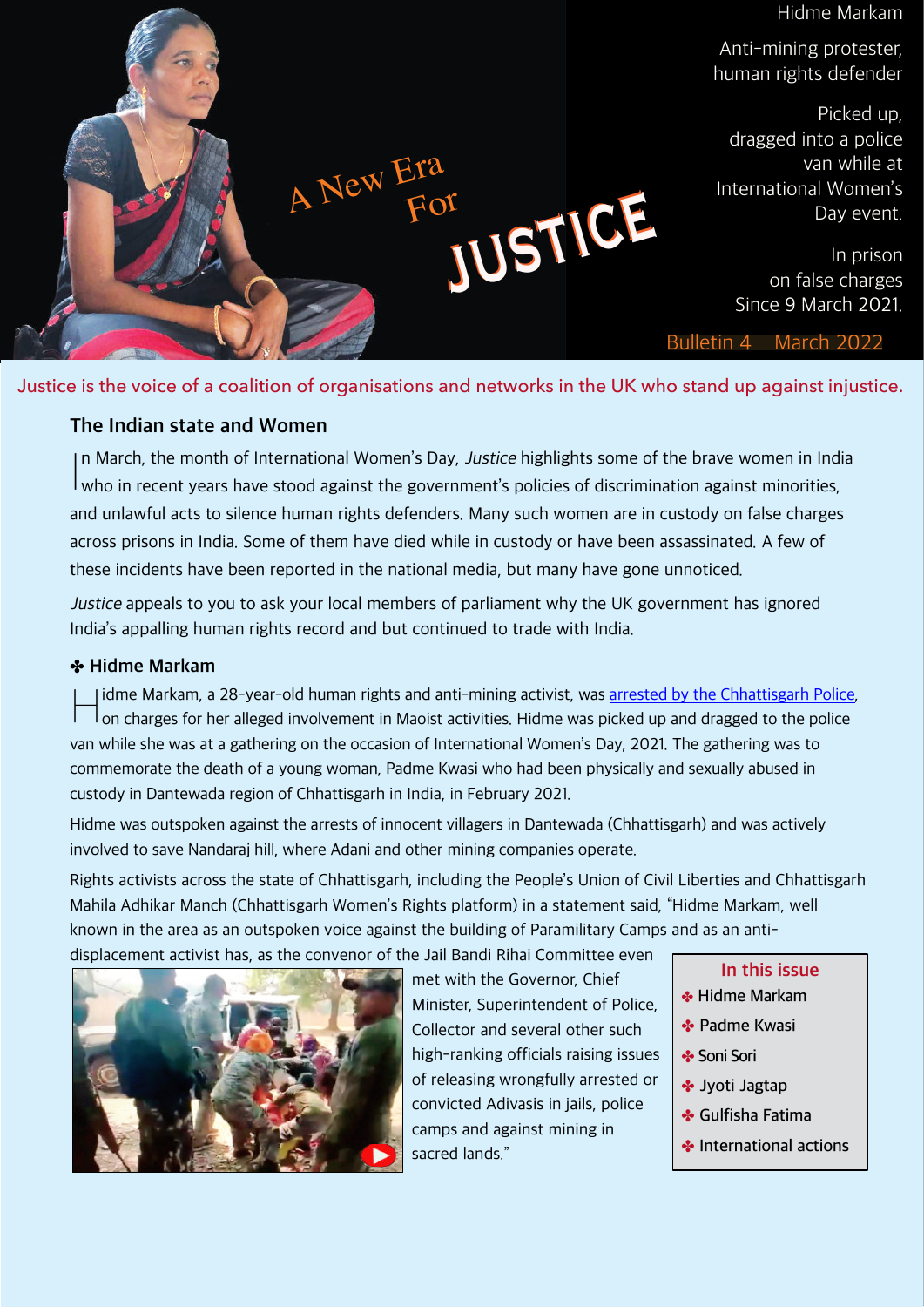On 24 March 2021, IndiaMatters UK invited parliamentarians, academics, human rights and antimining protest groups to a meeting and encouraged them to write to the Chief Minister of Chhattisgarh at that time.

Hidme is still in custody waiting for her trial.

#### ✤ **Death of Padme Kwasi**

A t an International Women's Day event in 2021, hundreds of local women and representatives of women's rights groups in Chhattisgarh had gathered to commemorate the death of Pande Kawasi, a resident of Gudse village, under the Katekalyan police station, Dantewada. As mentioned earlier, Hidme Markam was picked up by paramilitary forces while she was attending the event.



9 March 2021: Women from villages gathered at Sameli (Dantewada) to protest against the death of Padme in Police custody.

Police claimed that Padme was a Maoist and committed suicide while in custody, but family members narrated a different story.



Women's activist and local leader [Soni Sori said](https://indianexpress.com/article/india/chhattisgarh-day-after-body-found-tribal-activists-family-refuses-to-take-it-7203536/lite/), "She had told her family that she was beaten up. Her death is not a suicide but premeditated murder. … we have not been given the post mortem report yet. No photographs have been taken of the place of the suicide. No details were shared about how she killed herself. …"

### **Join us our struggle - together we bring peace, justice and happiness for all.**

Write to: [justice.coalition-uk@protonmail.com](mailto:justice.coalition-uk@protonmail.com)

# ✤ **Jyoti Jagtap**

yoti Jagtap, a 34-year-<br>Singer of the [Kabir Kala](https://www.article-14.com/post/the-young-woman-who-would-not-cry) yoti Jagtap, a 34-year-old [Manch, a people's cultural](https://www.article-14.com/post/the-young-woman-who-would-not-cry) [group,](https://www.article-14.com/post/the-young-woman-who-would-not-cry) was arrested on 8 September 2018, for her alleged involvement in



instigating communal violence near Pune, Maharashtra - a case known as Bhima Koregaon Sixteen or BK-16. Along with two of her colleagues, sixteen intellectuals, lawyers, poets, writers and social activists including Stan Swamy (who died in custody) have been implicated in the case. Jyoti and others are waiting for justice.

## ✤ **Soni Sori**

Sori, a 47-year-old Adiven<br>Simaligenous) school teacher oni Sori, a 47-year-old Adivasi from Sameli village in Dantewada, Chhattisgarh, was accused by the police of a connection with Maoists. Fearing safety, she fled to Delhi.



On 4 October 2011, she was intercepted by the Delhi police and was handed over to the police in Chhattisgarh. To secure confession, [Soni Sori was](https://www.frontlinedefenders.org/en/case/case-history-soni-sori) [severely tortured and sexually assaulted in a police](https://www.frontlinedefenders.org/en/case/case-history-soni-sori) [station](https://www.frontlinedefenders.org/en/case/case-history-soni-sori) but she stood fast. In 2013, she was acquitted from most of the charges filed by the police (six out eight cases) and was released from prison. Soni Sori advocates for the rights of indigenous people and campaigns against the atrocities perpetuated by the police and para-military forces on innocent villagers in Chattatisgarh.

### ✤ **Gulfisha Fatima**

Gulfisha Fatima, a 28-year-old student activist, arrested in April 2020 under the Unlawful Activities Prevention Act (UAPA) for her alleged role in the Delhi



pogrom in February 2020. Gulfisha from Delhi's minority Muslim community were actively involved in the protest against the Citizenship Amendment Act (CAA) introduced by the current Modi government.